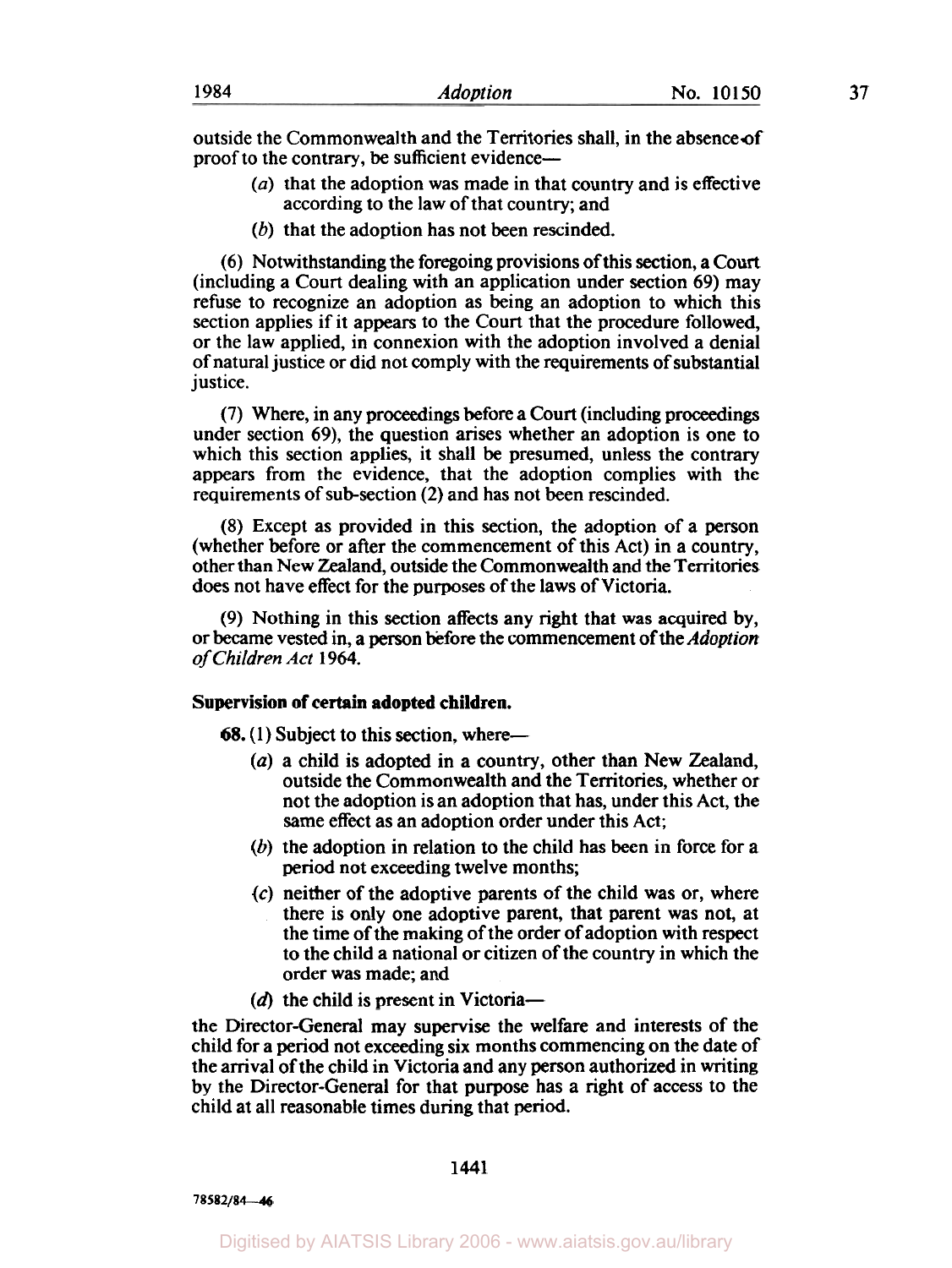**(2)** Where a child whose welfare and interests may be supervised by the Director-General under subsection **(1)** has, after being adopted but before arriving in Victoria, been resident in any other State or in a Territory or in New Zealand, the period during which the child is subject to the supervision of the Director-General is reduced proportionately to the period of such residence in that other State or Territory or in New Zealand.

(3) Notwithstanding subsection **(l),** the Director-General may, in the discretion of the Director-General, exempt any child to whom the provisions of that sub-section would otherwise apply from the provisions of that sub-section.

**(4)** Where either or both of the adoptive parents of the child or, where there is only one adoptive parent, that parent, was not, before the child was adopted, approved by the Director-General or the principal officer of an approved agency as a person suitable to be an adoptive parent of a child under the law of a country, other than New Zealand, outside the Commonwealth and the Territories, the reference in sub section **(1)** to a period not exceeding six months shall be read as a reference to a period not exceeding twelve months.

*(5)* Where the Director-General supervises the welfare and interests **of** a child under this section, the Director-General may require payment by the adoptive parents or adoptive parent of the child of a fee not exceeding the amount prescribed for the purposes of this section.

#### **Declarations of validity of foreign adoptions.**

**No. 7147. S. 43.** *69.* **(1)** A person specified in subsection **(2)** may apply to the Court for an order declaring that an adoption of a person was effected (whether before or after the commencement of this Act) under the law of a country, other than New Zealand, outside the Commonwealth and the Territories, and that the adoption is one to which section 67 applies, and the Court may hear and determine the application and, if it thinks fit, make an order accordingly.

> **(2)** The persons who may make an application under subsection ( **1)** in relation to an adoption are the adopted child, the adoptive parent or either or both the adoptive parents, or a person tracing a relationship, by virtue of the adoption, through or to the adopted child.

> (3) Where an application is made to a Court under this section, the Court shall direct that notice of the application be given to the Director-General and may do any or all of the following

- *(a)* Direct that notice of the application be given to such other persons (who may include the Secretary of the Law Department) as the Court thinks fit;
- *(b)* Direct that a person be made a party to the application; or
- **(c)** Permit the Director-General or any other person having an interest in the matter to intervene in, and become a party to, the proceedings.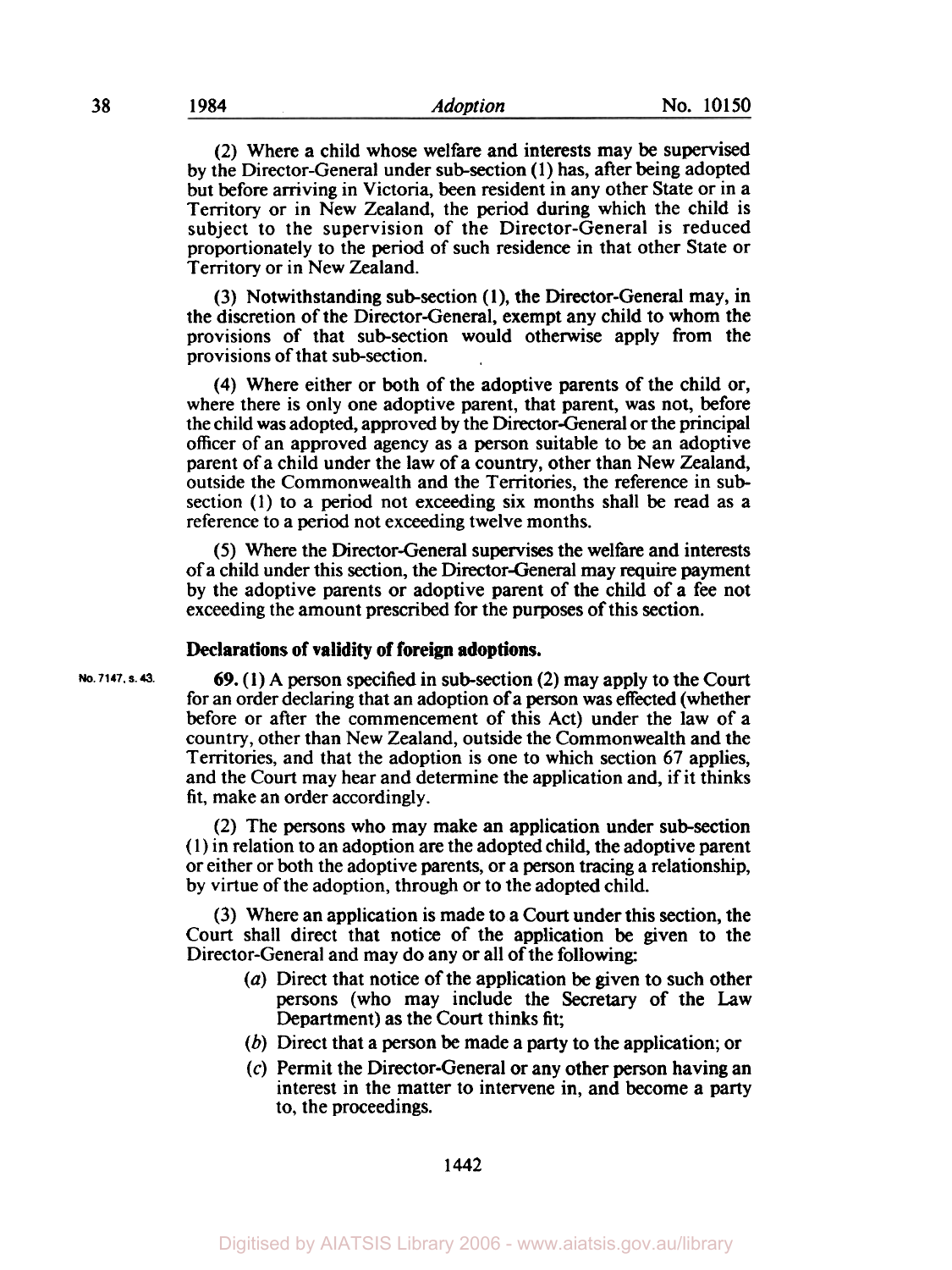- **(4)** Where the Court makes an order upon the application-
	- (a) it may include in the order such particulars in relation to the adoption, the adopted child and the adoptive parent or parents as the Court finds to be established; and
	- (6) it shall issue to the adoptive parent or adoptive parents a certificate stating the date on which the order was made, the name of the adoptive parent or adoptive parents, the name of the child and such other matters as the Court determines.

*(5)* For the purposes of the laws of Victoria, an order under this section binds the Crown in right of the State of Victoria, but, except as provided in sub-section (6), does not affect-

- ( $a$ ) the rights of another person unless that person was--
	- (i) a party to the proceedings for the order or a person claiming through such a party; or
	- (ii) a person to whom notice of the application for the order was given or a person claiming through such a person; or
- (b) an earlier judgment, order or decree of a court of competent jurisdiction.

(6) In proceedings in a Court in which an order has been made under this section, being proceedings relating to the rights of a person other than a person referred to in sub-paragraph (i) or (ii) of paragraph *(a)* of subsection **(5),** the production of a copy of the order, certified by the Prothonotary or the Registrar of the Court to be **a** true copy, shall be evidence that an adoption was effected in accordance with the particulars contained in the order and that the adoption is one to which section 67 applies.

## **PART V.--REGISTRATION OF ORDERS**

### **Registration of orders.**

**70. (1)** The prescribed officer of the Court shall cause a memorandum, in accordance with the prescribed form, of each adoption order to be sent to the Government Statist who shall register the adoption-**No. 7147. s. 57.** 

- *(a)* by endorsing on the memorandum, an official number and placing the memorandum in **a** Register of Adoptions kept by the Government Statist; and
- (b) by making an entry in the Adopted Children Register kept by the Government Statist of the prescribed particulars ascertained from the memorandum.

(2) Where an order for the adoption of a child to whom section **50**  applies is made, the prescribed officer of the Court shall cause to be sent to the Government Statist a memorandum giving the name of the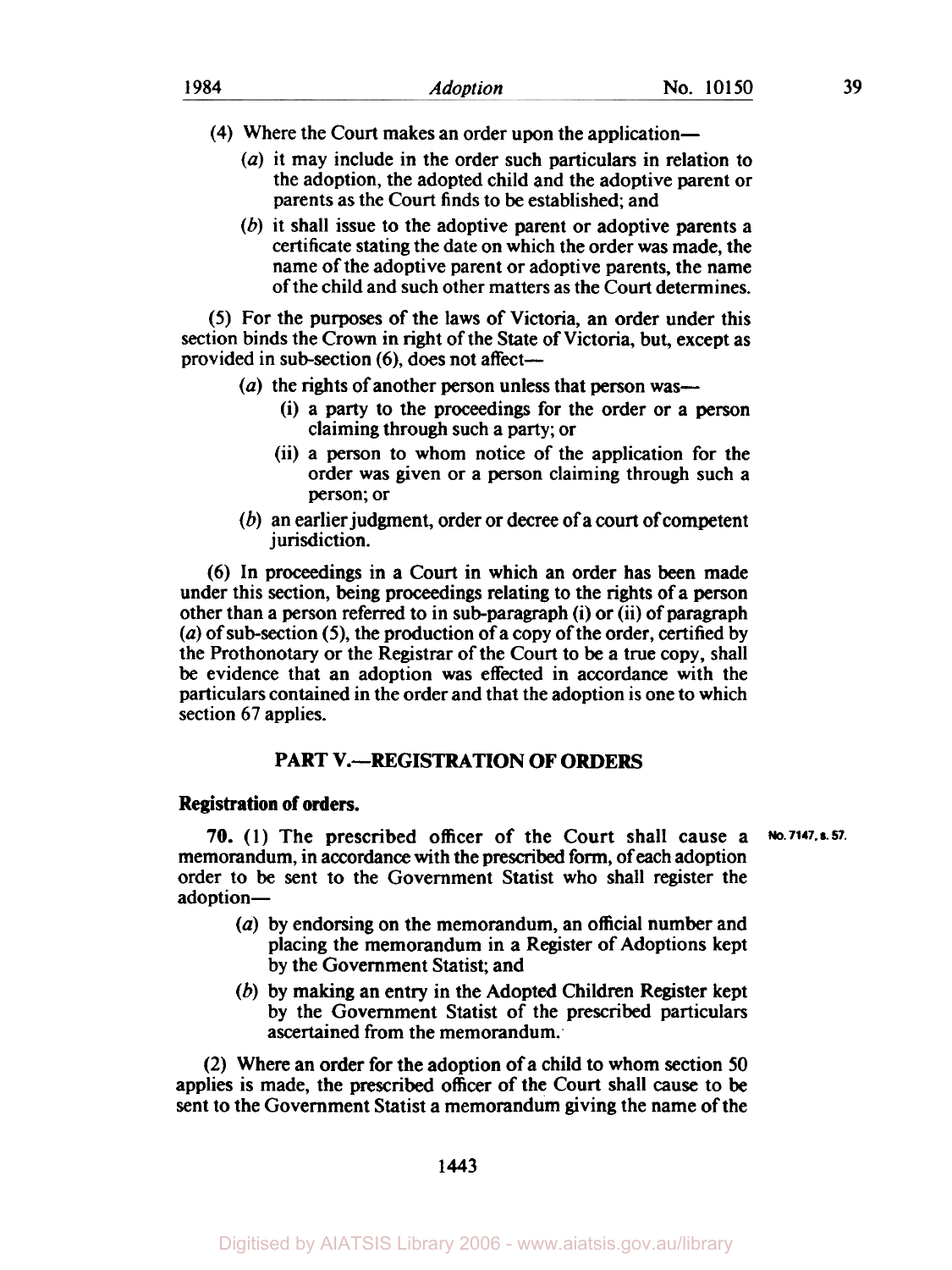Aboriginal agency (if any) concerned in the arrangements for the adoption and stating that the provisions of section 1 14 apply.

(3) The prescribed officer of the Court shall cause a copy of each order for the discharge of an adoption order to be sent to the Government Statist who shall, where the order is for the discharge of an adoption order that has been registered in the Register of Adoptions, register the order-

- *(a)* by placing it with the adoption order to which it relates in the Register of Adoptions kept by the Government Statist; and
- (b) by making a notation of the discharge in the entry in the Adopted Children Register kept by the Government Statist and, where the order relates to a person whose birth is registered in Victoria, in the entry in the Register of Births relating to the birth.

#### **Sending of memoranda of orders to other States, &c.**

71. Where the Court makes an adoption order or an order for the discharge of an adoption order and the Prothonotary or the Registrar of the County Court (as the case requires) has reason to believe that the birth of the child to which the order relates is registered in another State or in a Territory or in any country proclaimed by the Governor in Council for the purposes of section 67 **(3),** the Prothonotary or Registrar shall, as soon as practicable, cause a memorandum, in accordance with the prescribed form, of the adoption order or a copy of the order for the discharge of an adoption order, as the case may be, certified in writing by the Prothonotary or Registrar to be a true memorandum or copy, to be sent to such officer of that State, Territory or country having functions in relation to the registration of births as is prescribed.

#### **Registration of orders received from other States, &c.**

**72.** Where the Government Statist receives, in relation to a person whose birth is registered in Victoria, a memorandum or copy of an order for the adoption of the person made (whether or not by a court) under the law in force in another State or in a Territory or made in a country outside the Commonwealth and the Territories and recognized under Part IV. or of an order for the discharge of such an order, certified in writing to be a true memorandum or copy by a person authorized so to certify under the law of that State, Territory or country, the Government Statist shall-

- (a) in the case of an order for adoption, register the adoption-
	- (i) by endorsing on the memorandum or copy an official number and placing the memorandum or copy in the Register of Adoptions kept by the Government Statist; and

#### 1444

**No. 7147. S. 58.** 

**No. 7147. S. 59.**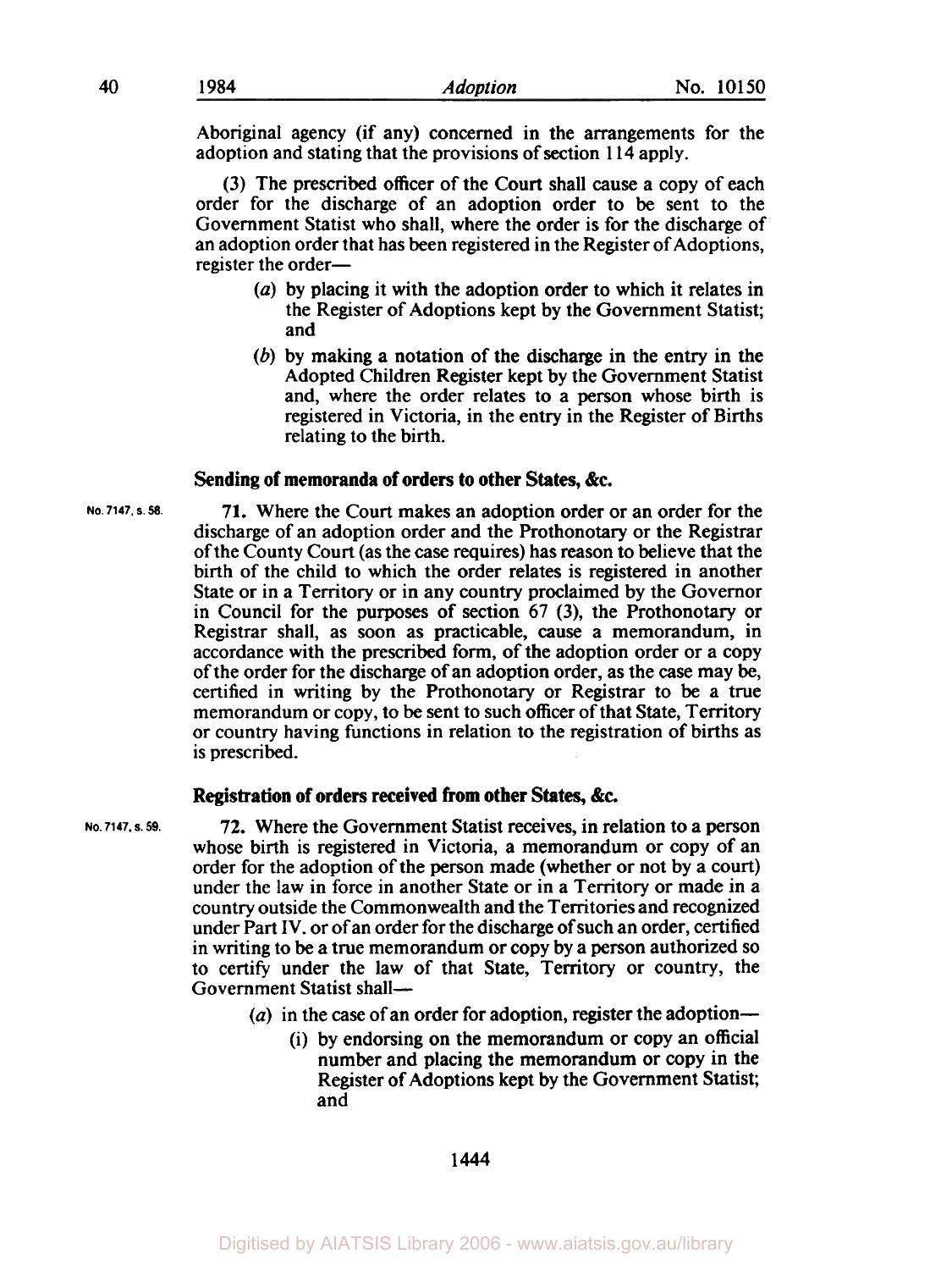- (ii) by making an entry in the Adopted Children Register kept by the Government Statist of the prescribed particulars ascertained from the memorandum or copy; or
- (b) in the case of an order for the discharge of an order for adoption that has been registered in the Register of Adoptions, register the order-
	- (i) by placing it with the order for adoption to which it relates in the Register of Adoptions kept by the Government Statist; and
	- (ii) by making a notation of the discharge in the entry in the Adopted Children Register kept by the Government Statist to which it relates and in the entry in the Register of Births relating to the birth of the person.

### **Registration of certain foreign orders.**

**73.** Where the Government Statist receives, in relation to a person whose birth is registered in Victoria, an order of the Court making a declaration under section 69 with respect to a foreign adoption and a memorandum or copy of the order or other instrument by which the adoption is effected, the Government Statist shall register the adoption-

- *(a)* by endorsing on the memorandum or copy an official number and placing the memorandum or copy in the Register of Adoptions kept by the Government Statist; and
- (b) by making an entry in the Adopted Children Register kept by the Government Statist of the prescribed particulars ascertained from the memorandum or copy.

## **Certain entries to be marked "adopted".**

**74. (1)** Upon registration under this Division of a memorandum or copy of an order for adoption relating to a person whose birth is registered in Victoria, the Government Statist shall mark with the word "adopted" the entry in the Register of Births relating to the birth.

(2) Upon the registration under this Division of a memorandum or copy of an order for adoption relating to a person who has previously been adopted in Victoria, the Government Statist shall mark with the word "adopted" the entry in the Adopted Children Register relating to that person.

(3) The Government Statist shall not, except in accordance with this Act or an order of the Court, open for inspection, or issue an extract from, or copy of, an entry in the Register of Births or in the Adopted Children Register marked with the word "adopted".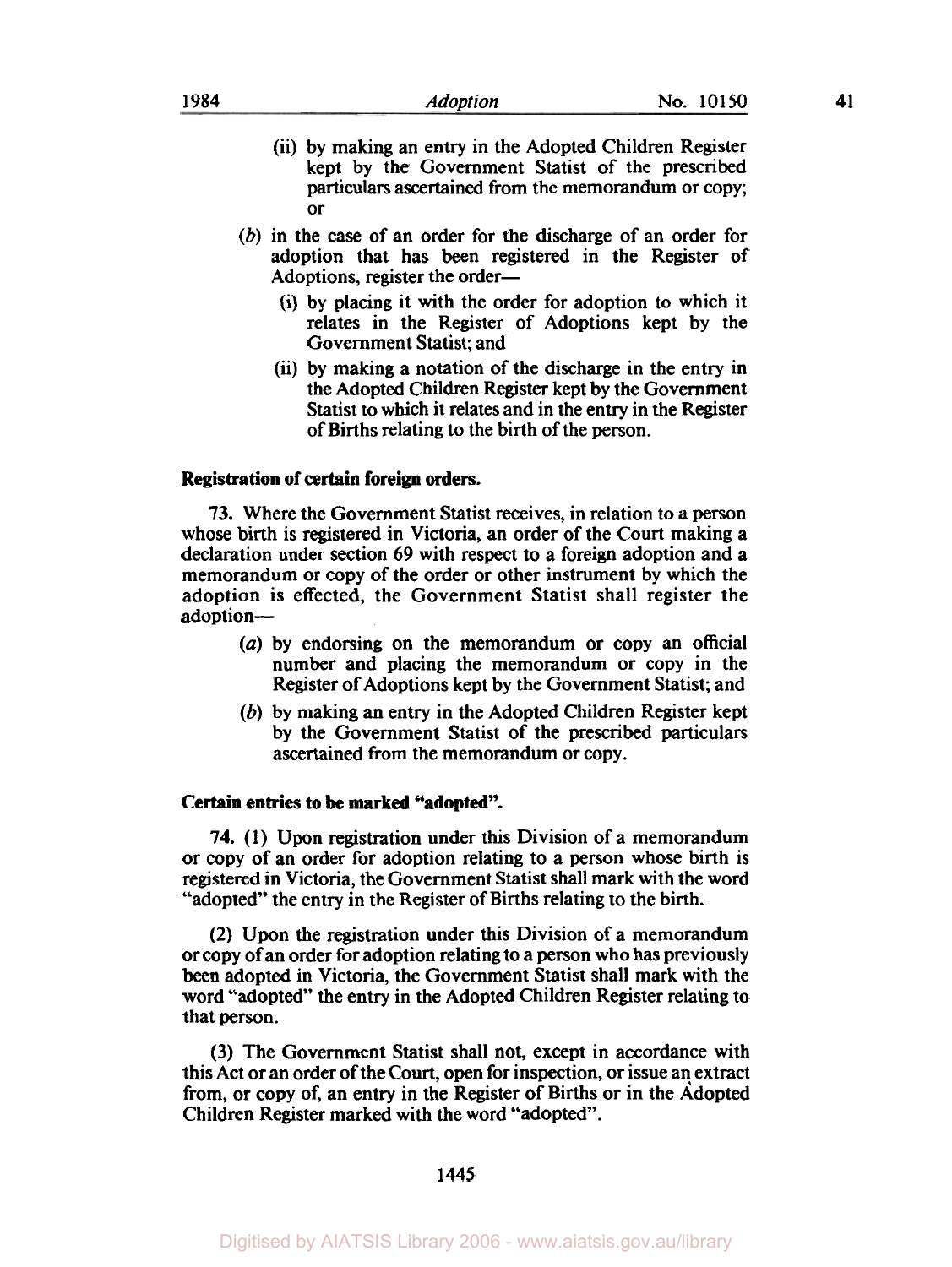#### **Index to be kept by Government Statist.**

**75. (1)** The Government Statist shall cause an index to be made to the Register of Adoptions and to the Adopted Children Register in such a manner as to make traceable the connexion between the relevant entries in the Adopted Children Register and the Register of Births relating to a person whose birth is registered in Victoria.

(2) Except as otherwise provided in this Act, the Government Statist shall not open for inspection or search the index referred to in sub-section  $(1)$ .

(3) Nothing in subsection (2) prevents the Government Statist inspecting or searching the index referred to in sub-section (1).

#### **Register of Adoptions not open for search.**

**76.** (1) Except as provided in subsection **(2),** the Register of Adoptions shall not **be** open for inspection or search and a person shall not be furnished with an extract from, or copy **of,** a memorandum or order or copy of an order kept in that register.

(2) Upon application by the Director-General, the Government Statist shall issue, subject to the same terms, conditions and regulations as to payment of fees and otherwise **as** are applicable under the *Registration* of *Births Deaths and Marriages Act* 1959 in relation to the Register of Births, an extract from, or certified copy of, an entry in the Register of Adoptions relating to a person adopted under an adoption order made in Victoria.

(3) The Director-General shall not make an application under sub-section (2) except in respect of an adopted person from whom or in respect of whom he has received an application for information under Part VI.

## **Index of births.**

**77.** (1) The Government Statist shall, without making a distinction between entries in the Register of Births and entries in the Adopted Children Register, make in the General Index of Births an entry of the necessary particulars of each entry made in the Adopted Children Register.

(2) The index referred to in subsection **(1)** shall be open for search subject to the provisions of the *Registration of Births Deaths and Marriages Act* 1959.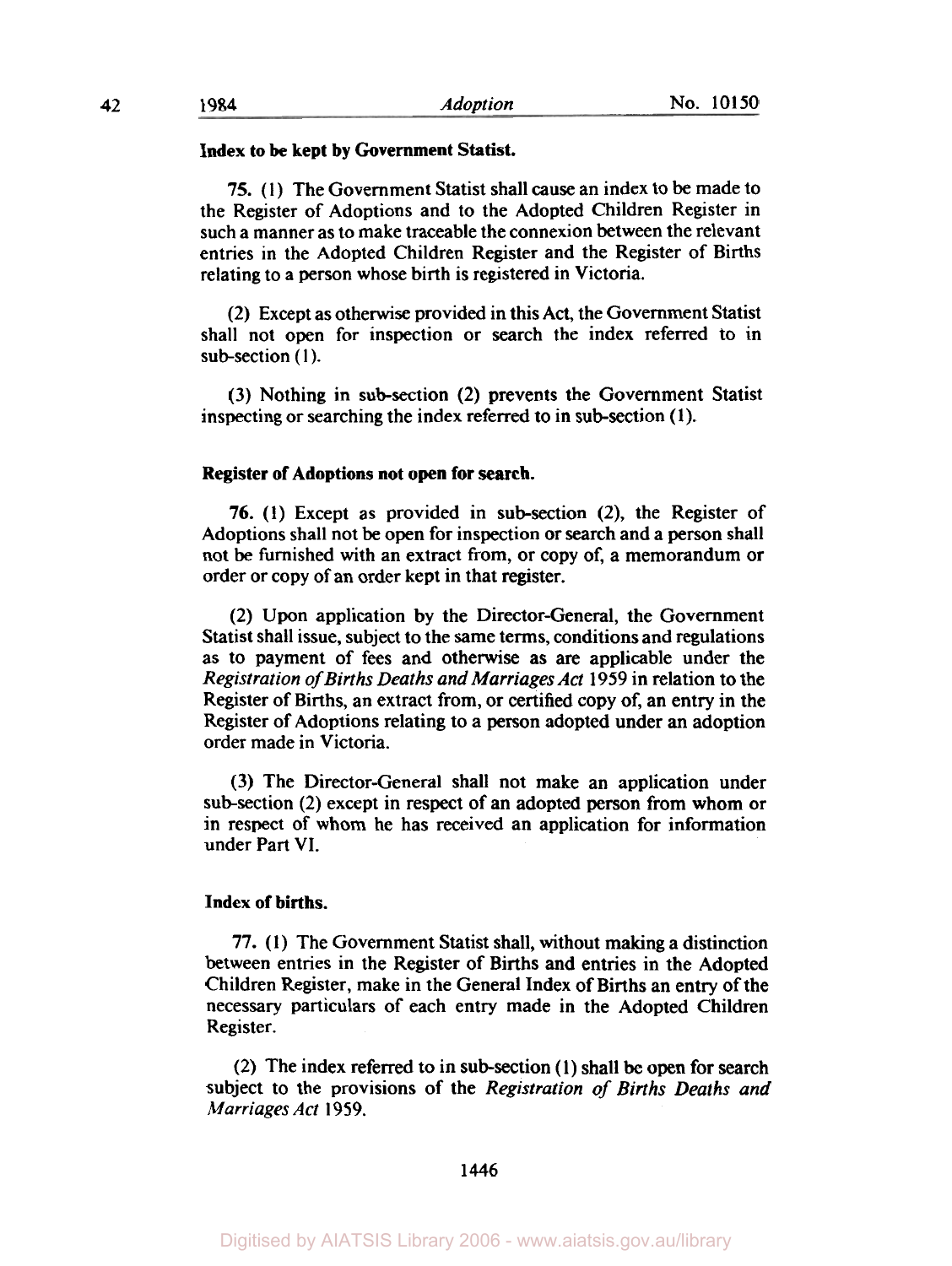## **Copies of entries in Adopted Children Register.**

**78.** Upon application the Government Statist shall, subject to section **74 (3),** issue, subject to the same terms, conditions and regulations as to payment of fees and otherwise as are applicable under the *Registration of Births Deaths and Marriages Act* **1959,** an extract from, or certified copy of, an entry in the Adopted Children Register.

## **Place of birth.**

- *79.* **(1)** A person who is-
	- *(a)* an adopted person; or
	- (b) an adoptive parent of an adopted person who has not attained the age of **18** years-

may make application to the Government Statist for the issue of a certificate stating the place of birth of the adopted person.

(2) Upon application by an adopted **person** under subsection **(I),**  the Government Statist shall free of charge but otherwise subject to the same terms, conditions and regulations as are applicable under the *Registration of Births Deaths and Marriages Act* **1959,** issue the certificate to which the application relates or, where the Government Statist is not in possession of the information to which the application relates, issue a certificate to that effect.

(3) A certificate under this section stating the place of birth of an adopted person may be issued-

- *(a)* as a separate certificate; or
- (b) where the application for the certificate is accompanied by-
	- (i) a certified copy of any entry in the Adopted Children Register; or
	- (ii) an application under section **78** for a certified copy of an entry in the Adopted Children Register-

**by** endorsement on the certified copy of the entry in the Adopted Children Register.

## **Discharge of order.**

- *80.* **(1)** Where **an** order for adoption is discharged, being an order-
	- (*a*) relating to a person-
		- (i) whose birth is registered in Victoria; or
		- (ii) an entry relating to whose previous adoption is entered in the Adopted Children Register, and
	- (b) a memorandum or copy of which is registered under this Division-

the Government Statist shall-

**1447**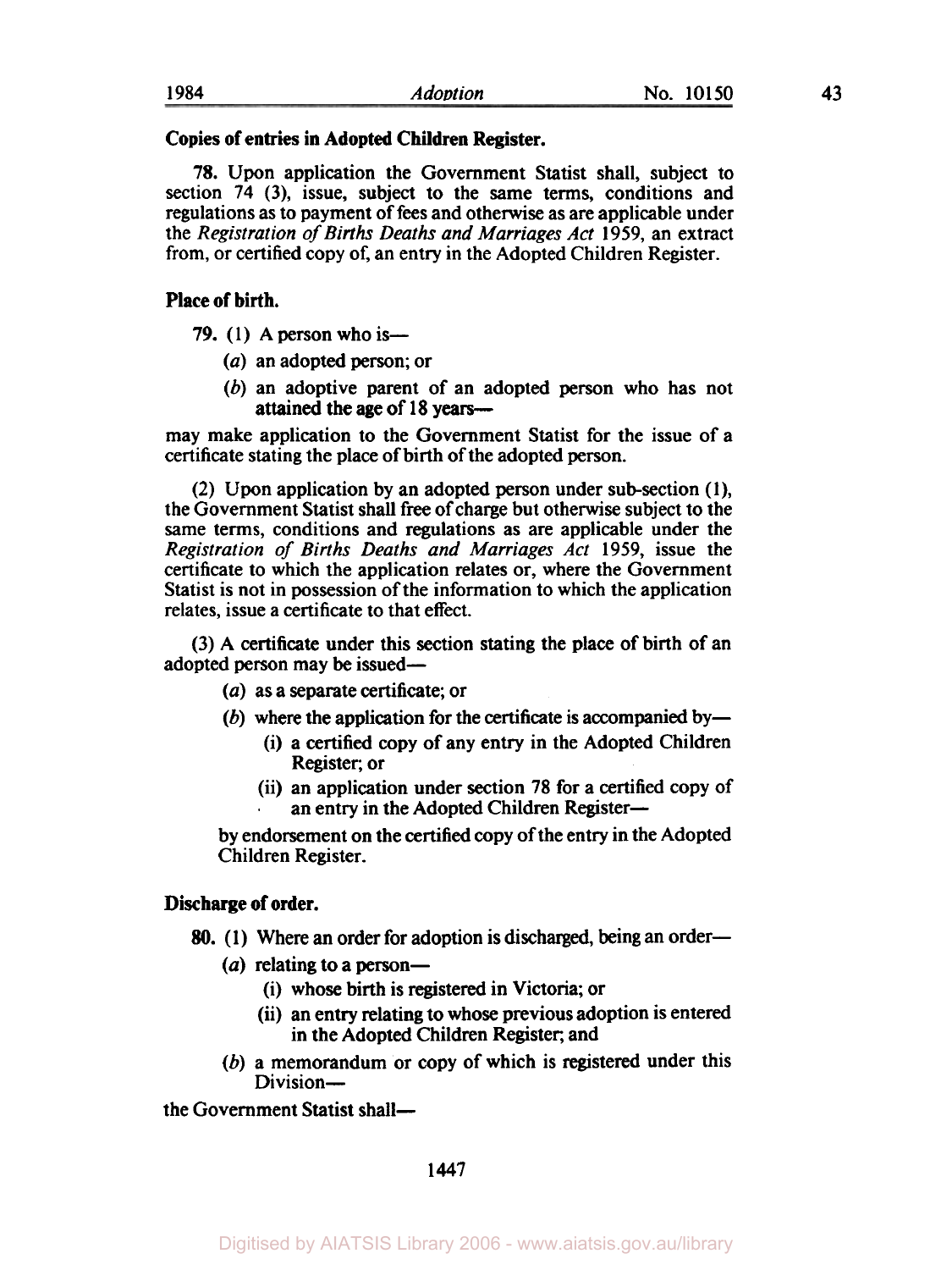- (c) delete the word "adopted" in the entry relating to the birth in the Register of Births or in the Adopted Children Register, as the case may be; and
- *(d)* where the order relates to the name of the person, mark the entry in the Register of Births or Adopted Children Register with particulars of the order.

(2) Where an order for adoption is discharged, being an order a memorandum or copy of which is registered under this Division, the Government Statist, notwithstanding the deletion of the word "adopted" from the entry in the Register of Births or the Adopted Children Register, shall not issue an extract from, or copy **of,** that entry if the order for the discharge provides to that effect.

# **Correction of errors.**

**81.** The provisions of section **40** of the *Registration* of *Births Deaths and Marriages Act* **1959** apply with respect to the Adopted Children Register.

# **PART VI.-ACCESS TO INFORMATION**

# **Division l-General**

### **Interpretation.**

**82.** In this Part, unless the contrary intention appears—

**"Adopted person"** means a person-

- *(a)* an order for whose adoption was made under this Act or any corresponding previous enactment; or
- (b) an order for whose adoption was made (whether before or after the commencement of this section) in a place outside the State but whose birth was registered in Victoria.
- **"Agency"** means an approved agency or an organization approved as a private adoption agency under the *Adoption of Children Act* **1964.**

**"Natural parent"** in relation to an adopted person means-

- *(a)* a person whose name is entered in the entry relating to the child in a register of births (whether in Victoria or in a place outside Victoria) as a parent of the person;
- (b) a man who is declared to be the father of the person under a declaration of paternity in force under section **10** of the *Status* of *Children Act* **1974,** being a declaration a copy of which is filed under section **9** (3) of that Act in the office of the Government Statist;
- $(c)$  a man against whom an order has been made under section **I0** or 12 of the *Maintenance Act* **1965** in respect of the child, being an order a copy of which is filed in the office of the